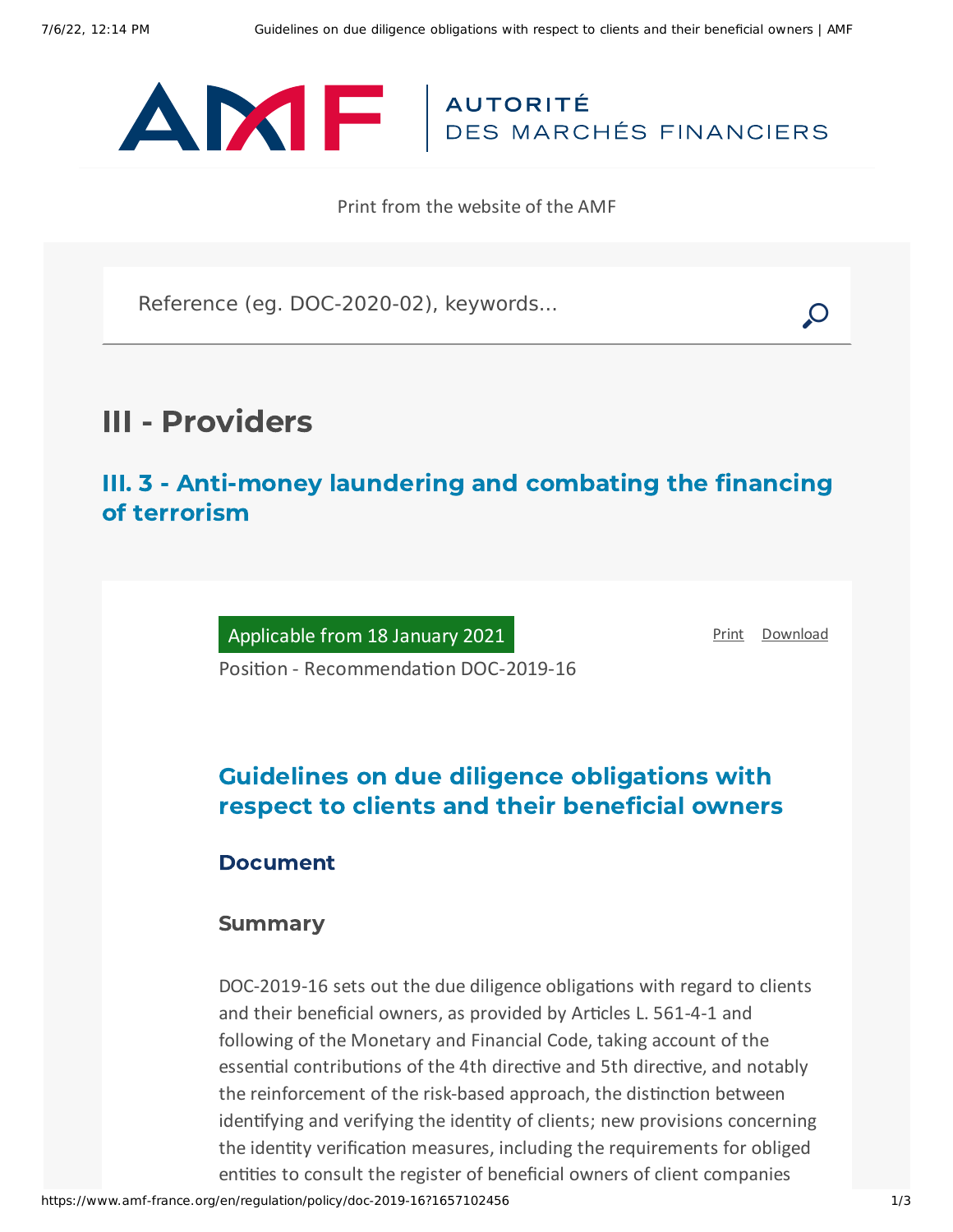7/6/22, 12:14 PM Guidelines on due diligence obligations with respect to clients and their beneficial owners | AMF

listed in the Trade and Companies Register, except where the risk is low; the introduction of the concept of beneficial owner of last resort or the reinforcement of the additional diligence measures when the transaction involves a high-risk country. Specific explanations are provided on the regimes for third-party introducers and outsourcing of AML-CFT obligations.

#### **[Download](https://www.amf-france.org/sites/default/files/private/2021-03/doc-2019-16_va2_ld-clients-et-beneficiaires-effectifs_relu_sm.pdf) policy**

#### **Reference texts**

Article L. 561-2-2 of the [Monetary](https://www.legifrance.gouv.fr/codes/id/LEGIARTI000033517537/2019-11-29/) and Financial Code (in french  $\cup$  only)  $\mathbb{C}$ 

Articles L. 561-4-1 to L. 561-12 of the [Monetary](https://www.legifrance.gouv.fr/codes/section_lc/LEGITEXT000006072026/LEGISCTA000020179278?etatTexte=VIGUEUR&etatTexte=VIGUEUR_DIFF#LEGISCTA000020196669) and Financial Code (in  $\vee$  french only)  $\circlearrowright$ 

Articles R. 561-1 to R. 561-22 of the [Monetary](https://www.legifrance.gouv.fr/codes/section_lc/LEGITEXT000006072026/LEGISCTA000019266650/2019-11-29/#LEGISCTA000021020431) and Financial Code (in  $\vee$  french only)  $\circlearrowright$ 

 $\blacktriangleright$  Articles 320-20, 321-147, 325-22, 325-62 of the General [Regulation](https://reglement-general.amf-france.org/eli/fr/aai/amf/rg/en.html)  $\mathbb{C}$ 

## Archives

From 29 November 2019 to 17 January 2021 | Position [DOC-2019-16](#page-1-0)  $\vee$ 

#### **Guidelines on due diligence obligations with respect to clients and their beneficial owners**

<span id="page-1-0"></span>The Guidelines help clarify the due diligence obligations with respect to clients and their beneficial owners set out in Article L. 561-4-1 and following of the Monetary and Financial Code, taking into account the key contributions of the Fourth Directive, in particular strengthening the riskbased approach, the distinction between identifying and verifying the identity of customers, new developments concerning measures for